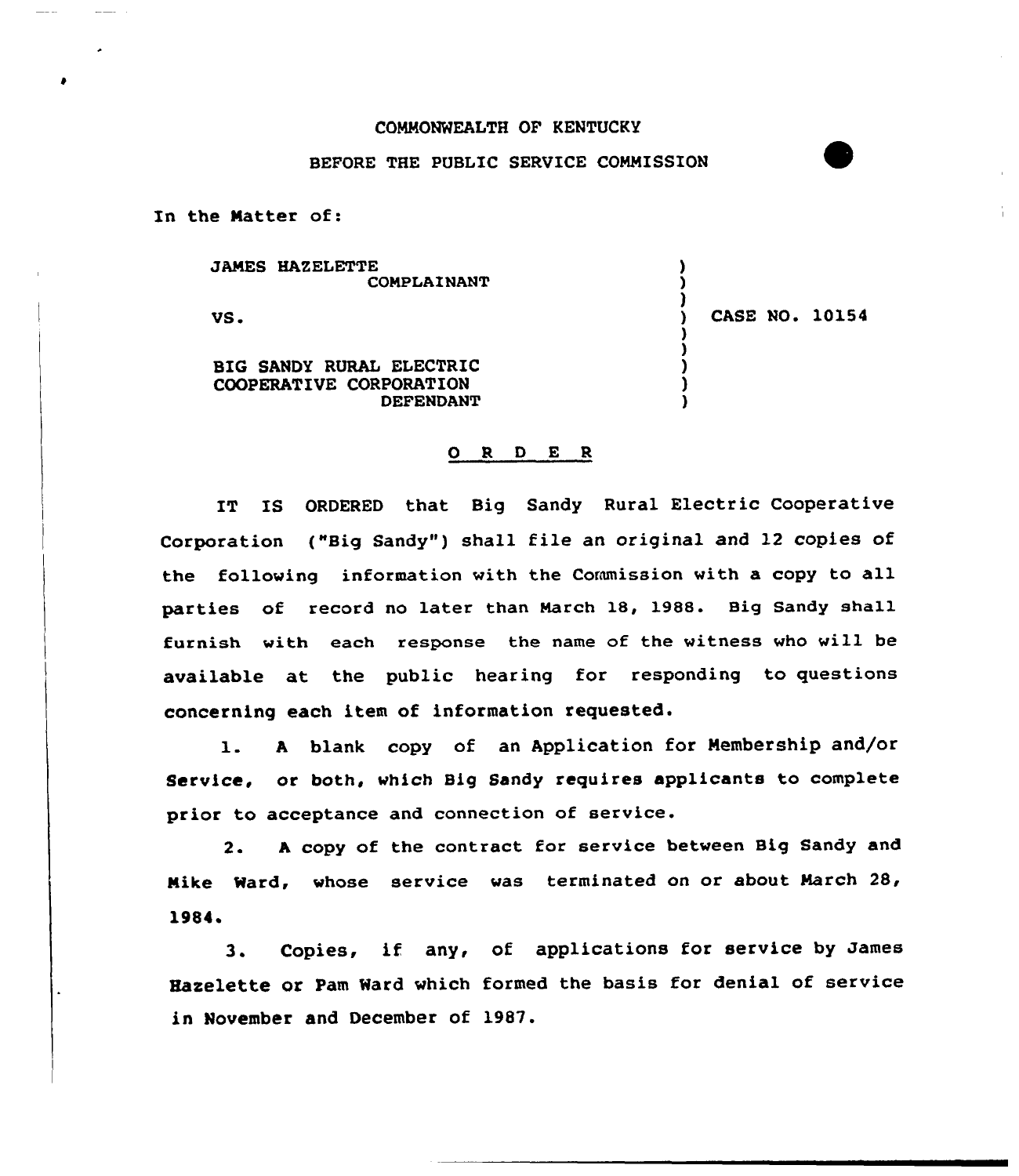4. Any and all documents which would reflect or detail efforts by Big Sandy to collect on the \$609.32 delinquency of Nike and Pam Ward. If no documentation is available, a detailed statement of the collection efforts, along with any delinquency or collection notices sent, shall be submitted in affidavit form and signed by an officer of Big Sandy.

5. <sup>A</sup> copy of the delinquent bill or account of Nike Ward indicating:

- (a) The amount owed for actual usage, by month, while the account was delinquent;
- (b) The amount assessed as late payment charges;
- (c) The amount of charges added to the account for the collection of the delinquency; and
- (d) The amount of deposit paid by Nike Ward at the time service was connected at the residence where the delinquency applies.

6. A, copy of any written "policies" in effect and enforced by Big Sandy, including internal office policies, which detail investigation and denial of service procedures.

7. If the procedures mentioned in item <sup>6</sup> have not been reduced to writing, then Big Sandy shall provide a statement outlining internal policies and procedures which relate to the investigation and denia1 of service practices in affidavit form and signed by an officer of Big Sandy.

8. <sup>A</sup> list of all witnesses Big Sandy expects to call at the hearing on this matter and a short statement of the subject matter of their testimony.

 $-2-$ 

an di kacamatan dan bawah dan bawah dan bawah dan bawah dan bawah dan bawah dan bawah dan bawah dan bawah dan <br>Salah dan bawah dan bawah dan bawah dan bawah dan bawah dan bawah dan bawah dan bawah dan bawah dan bawah dan